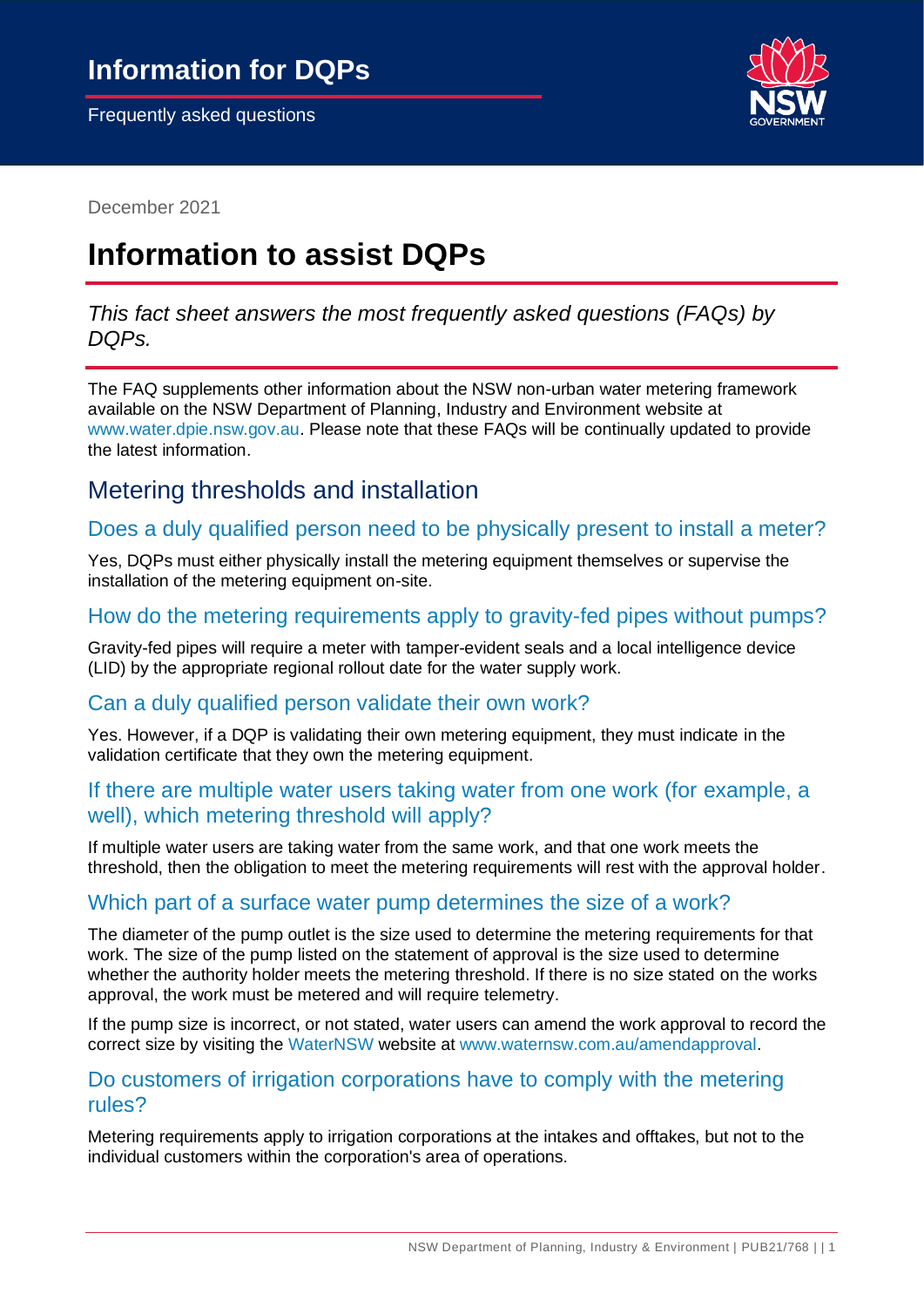

## Accuracy Testing

#### What if there is no water to test meters?

The Natural Resources Access Regulator (NRAR) has published its compliance approach to metering regulations and expects water users to make arrangements ahead of their rollout date to make their equipment compliant. NRAR will require water users to be able to show they have made every effort to comply with the new requirements.

For more information on NRAR's compliance approach see the [Metering Regulations-NRAR](https://www.irrigationaustralia.com.au/documents/item/1218)  [Compliance Approach f](https://www.irrigationaustralia.com.au/documents/item/1218)act sheet available on their website at [www.nrar.nsw.gov.au.](http://www.nrar.nsw.gov.au/)

## Do I have to flow test the meter every time I change its battery?

No, in-situ volumetric accuracy testing (or simulation testing) is only required to be undertaken by a DQP every 5 years for closed conduit meters and every 12 months for open channel meters. In circumstances where the metrological performance of a meter is considered to have been affected by maintenance performed, a re-validation is required.

#### Can a DQP access meter data on-site for maintenance purposes?

Yes, DQPs are allowed to read meter data on-site for maintenance purposes.

## Where can I find more information about accuracy testing methods?

The work undertaken by Manly Hydraulics Laboratory to identify appropriate and practicable methodologies to demonstrate the accuracy of existing meters is now complete. A best practice guide for duly qualified persons performing in-situ accuracy testing on non-urban water meters in NSW is available for DQPs via the [Irrigation Australia website a](https://www.irrigationaustralia.com.au/documents/item/1137)t [www.irrigationaustralia.com.au/documents/item/1116.](file:///C:/Users/somersg/AppData/Local/Microsoft/Windows/INetCache/Content.Outlook/SCBHY82Q/www.irrigationaustralia.com.au/documents/item/1116)

## **Meters**

## Can water users with surface water pumps over 1,200 mm comply with the metering requirements?

Yes. There are now pattern-approved meters for up to 1,800 mm pumps. DQP's are encouraged to check the flow rates specified in meter Pattern Approval Certificates prior to purchasing metering equipment to ensure the intended flow rates at site are aligned with the pattern-approval operating conditions.

#### What will happen to existing non-pattern-approved meters?

Water users can keep non-pattern-approved meters installed before 1 April 2019 if:

- the metering equipment has been validated by a DQP in accordance with AS4747 prior to their regional roll out date, and
- they have a copy of a certificate from the meter manufacturer confirming the accuracy of the meter did not exceed ±2.5%

or,

• the meter is checked in-situ by a DQP and it is determined that the maximum error does not exceed ±5%.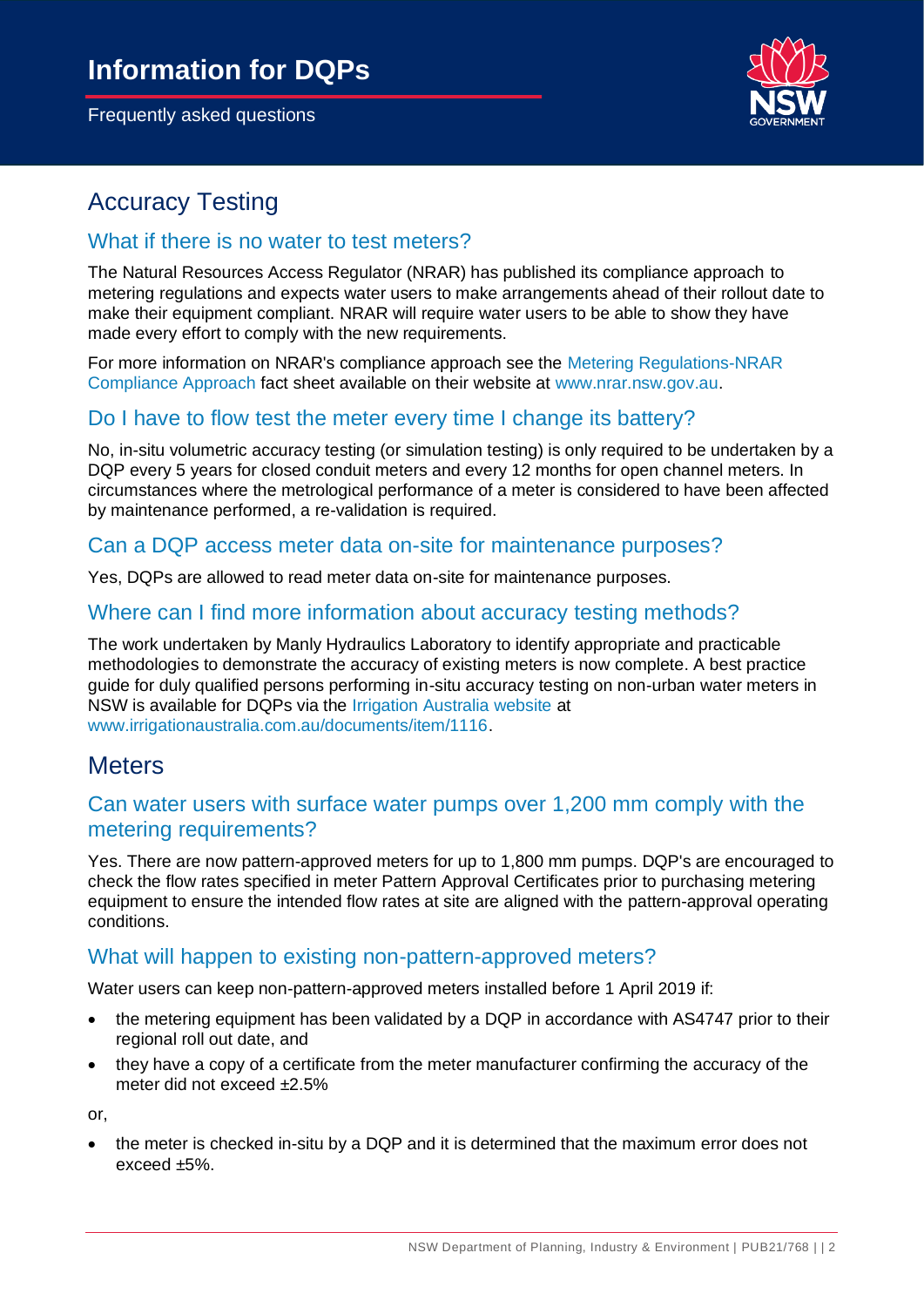

Water users, or a DQP on their behalf, must provide evidence that these requirements have been met. Water users must also confirm that the metering equipment is fitted with a LID and tamperevident seals.

## There are no pattern-approved meters for open channels. How can water users with those works comply?

Metering equipment for open channels does not need to be pattern-approved if:

• before the metering equipment is installed, the proposed design of the installation is certified by a DQP as compliant with the relevant international or Australian standard,

and

• the metering equipment is validated and in-situ volumetrically accuracy tested at least every 12 months.

Authority holders with open channel systems must be compliant by their regional rollout date.

## How frequently does the Murray-Darling Basin Authority update the patternapproval list?

The MDBA updates the pattern-approval list as soon as any relevant new information is available. You can download the most recent update from [MDBA compliance publications,](https://www.mdba.gov.au/compliance-publications) [www.mdba.gov.au/compliance-publications](https://www.mdba.gov.au/compliance-publications)

#### Can a single meter be used to measure water taken through multiple works?

There is flexibility under the metering rules for a single meter to be used to measure water taken through multiple works, for example by 'manifolding' multiple pumps into a single pipe, provided:

- the meter is installed and validated consistently with AS4747
- the meter measures the flow of water taken by each work
- it is possible to account for water taken from different access licenses
- the work satisfies any approval conditions.

#### Can a meter be installed away from the work?

There is flexibility under the metering rules to install a meter away from the work, provided:

- the meter is installed and validated consistently with AS4747
- the meter measures the flow of water taken by the work in question
- the works satisfies any approval conditions

## What constitutes repair or maintenance versus replacement of a meter, for the purposes of the requirement that all meters installed on or after 1 April 2019 need to be pattern-approved?

The department's view is that as long as the meter's serial number does not change, other components can be replaced as part of routine maintenance or one-off repair without constituting a replacement of the meter

Importantly, this means that: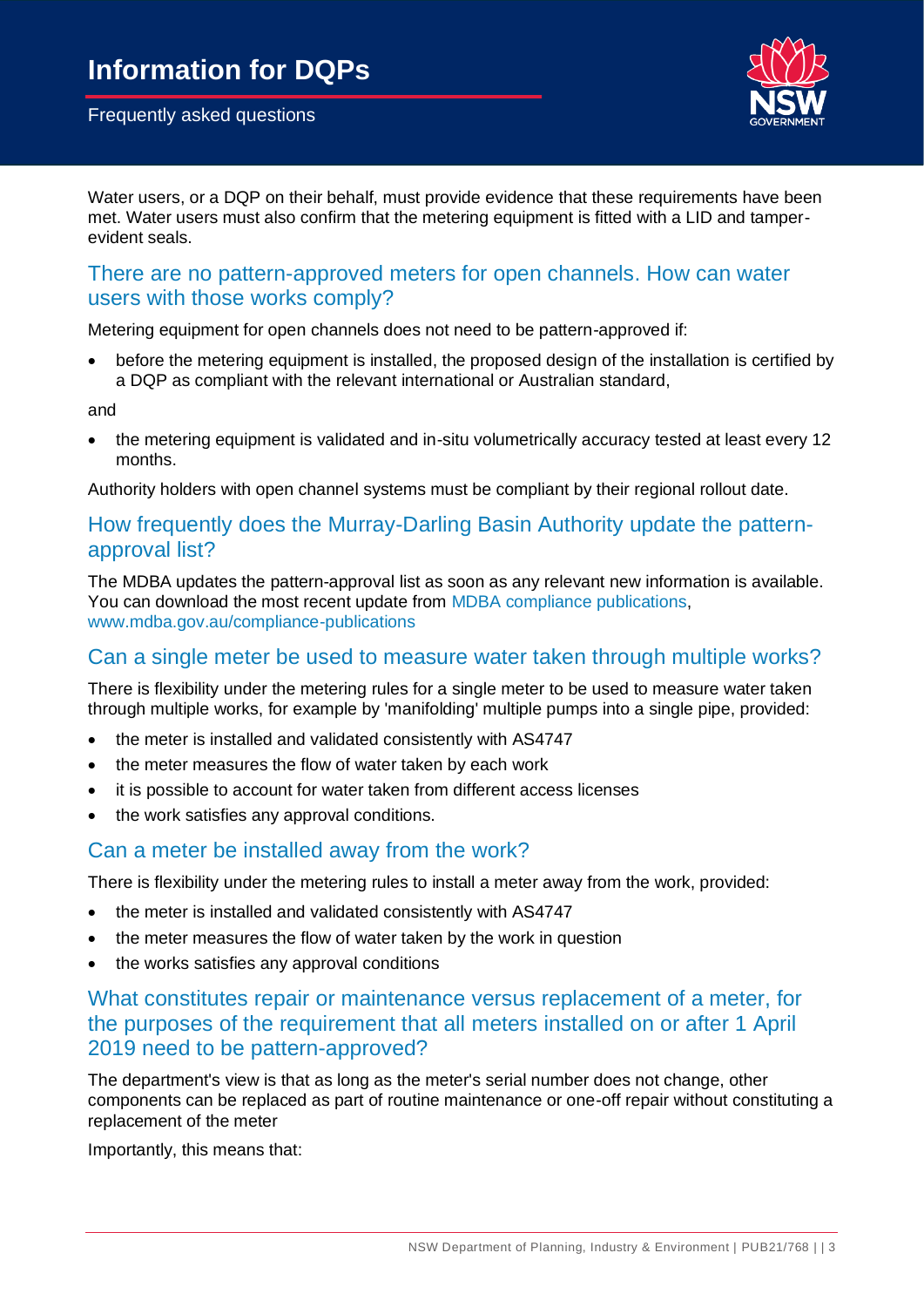

- water users who use a non-pattern approved meter installed before 1 April 2019 under new metering rules will not be able to replace the meter under warranty (like for like). A new patternapproved meter would need to be installed if the existing, non-pattern-approved meter needed replacement.
- meters can be moved and re-installed or modified if needed to comply with AS4747, without constituting a replacement.

## How do I know if a work is a pump, gravity-fed site or other work?

The work approval is the source of truth in determining whether a work is a pump or another work. It is important that water users check what is authorised on their [work approval a](https://www.waternsw.com.au/customer-service/water-licensing/approvals/water-supply-work-and-use-approvals)t [www.waternsw.com.au/approvals.](http://www.waternsw.com.au/approvals)

## How does a water user seek an exemption from the metering rules?

Authority holders may make an application for an exemption from the metering rules under clause 233 of the Regulation. An exemption may only be granted when it is not possible for water taken using the work to be measured by metering equipment that meets the metering requirements and specifications

For an application form and guidance about the process for seeking an exemption please email [regulatory.implementation@dpie.nsw.gov.au.](mailto:regulatory.implementation@dpie.nsw.gov.au)

## Can a portable pump be compliant with the non-urban metering rules?

Yes, provided the portable pump takes water under a single water access license and from a single water source, and the meter is installed in accordance with AS4747. The department has published a technical note on metering portable pumps for DQPs as a guide for installation.

## Tamper-evident seals

## What is classified as tampering?

Under the *Water Management Act 2000*, a person may be found guilty of an offence if they interfere with, damage, destroy or disconnect any metering equipment that has been installed in connection with a water management work. Additionally, a person may interfere with metering equipment by unsealing any sealed component, blocking any part of the equipment, attaching a device that may affect the operation of the equipment, or disconnecting the equipment from its power source.

A higher offence may apply if the tampering is intentional or reckless.

#### Where can you get tamper-evident seals?

The NSW Government has appointed Irrigation Australia Limited (IAL) as the approved provider of all [tamper-evident seals](https://www.irrigationaustralia.com.au/documents/item/1067) under the metering rules and has published guidelines on the use of tamper-evident seals at [www.irrigationaustralia.com.au/documents/item/1067.](http://www.irrigationaustralia.com.au/documents/item/1067)

Only current DQPs can purchase seals and each certified person will need to log in to the IAL [website a](https://www.irrigationaustralia.com.au/documents/item/1067)t [www.irrigationaustralia.com.au,](http://www.irrigationaustralia.com.au/) using their membership credentials before a purchase can be made.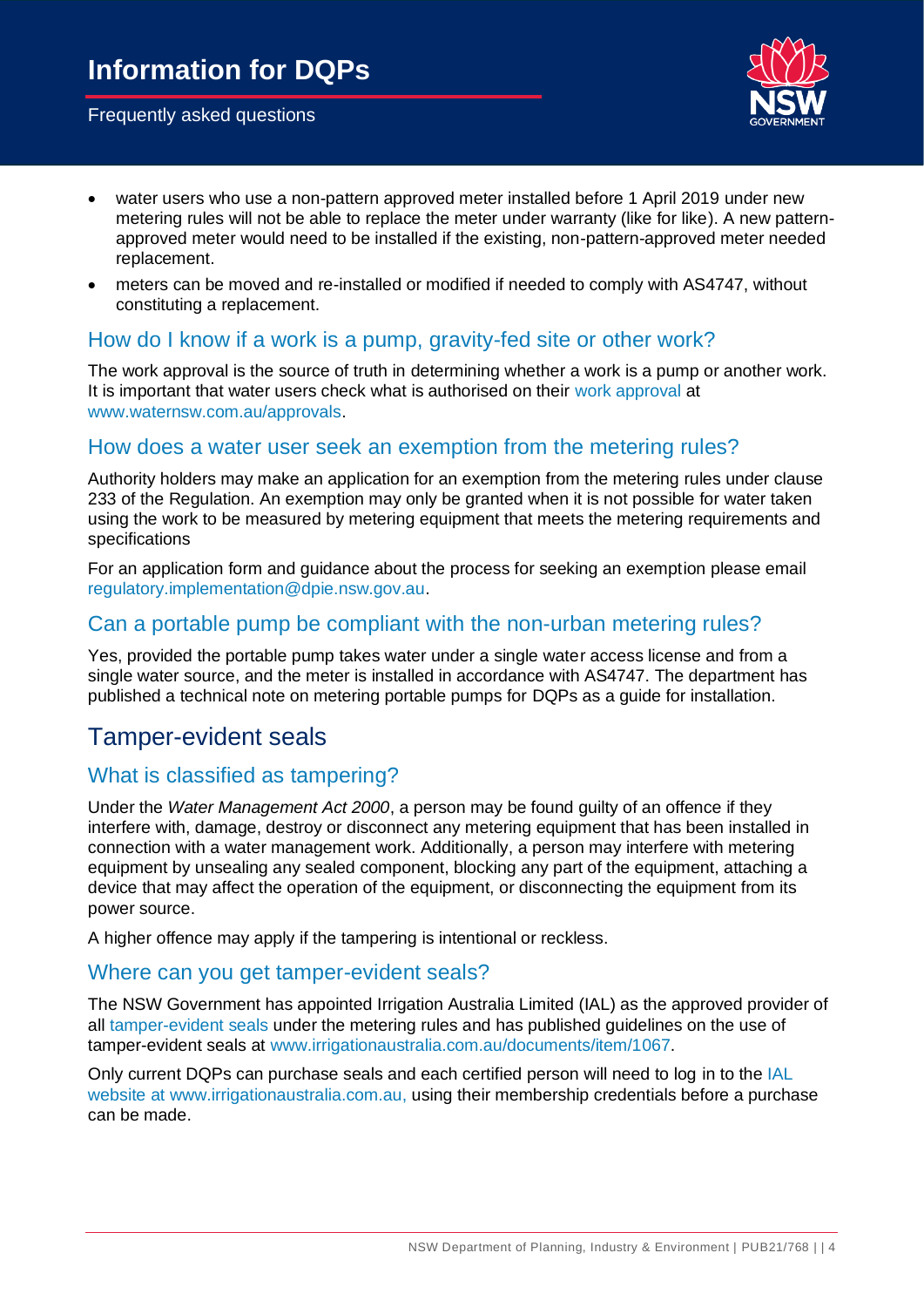

## Do tamper-evident seals need to have a seal number?

Yes. Each tamper-evident seal has a unique number. DQPs validating metering equipment need to record the seal numbers on the validation form via the DQP Portal.

## What can I do to avoid triggering the need for a full re-validation if I remove a tamper-evident seal when I perform routine maintenance?

You need to update the new security seals numbers in the [DQP Portal.](https://dqp.waternsw.com.au/Help) This record will then be incorporated into the security seal register maintained by WaterNSW.

## What measures are in place to stop someone from cutting off a tamperevident seal and replacing it with another one?

Under the metering requirements, the number of the tamper-evident seal must be recorded by a DQP on the metering equipment's validation form. This record will be incorporated into a register that the department will use to check seal numbers.

Meter tampering is an offence under the *Water Management Act 2000*.

A DQP must notify NRAR if they know or reasonably suspect that any metering equipment they are installing or are carrying out work on has been tampered with.

It is an offence under the *Water Management Act 2000* for a DQP to fail to notify in these circumstances.

You can contact NRAR on 1800 633 362 during business hours or use NRAR's online reporting form at [www.nrar.nsw.gov.au.](http://www.nrar.nsw.gov.au/)

## The DQP Portal

## What is the DQP Portal?

The [DQP Portal](https://dqp.waternsw.com.au/Help) is a secure website that can be used on a computer, laptop, tablet, or smartphone. It is the starting and ongoing entry point for DQPs to assist the water user to:

- register intent to order and install a new or replacement LID
- notify completion of configuration, installation, and testing of the LID
- generate the validation certificate to notify the water user, and, on behalf of the water user, notify the department, NRAR, and WaterNSW, that the telemetered meter installation is compliant.

The DQP Portal is maintained and supported by WaterNSW - [https://dqp.waternsw.com.au/.](https://dqp.waternsw.com.au/)

## When does the water user need to provide the report to keep an existing meter to the department?

A water user who wishes to keep their existing metering equipment must provide the report to the department before their relevant rollout date.

The report must attach one of the following supporting certificates:

• If the metering equipment is pattern-approved, a copy of a validation certificate provided by a duly qualified person

or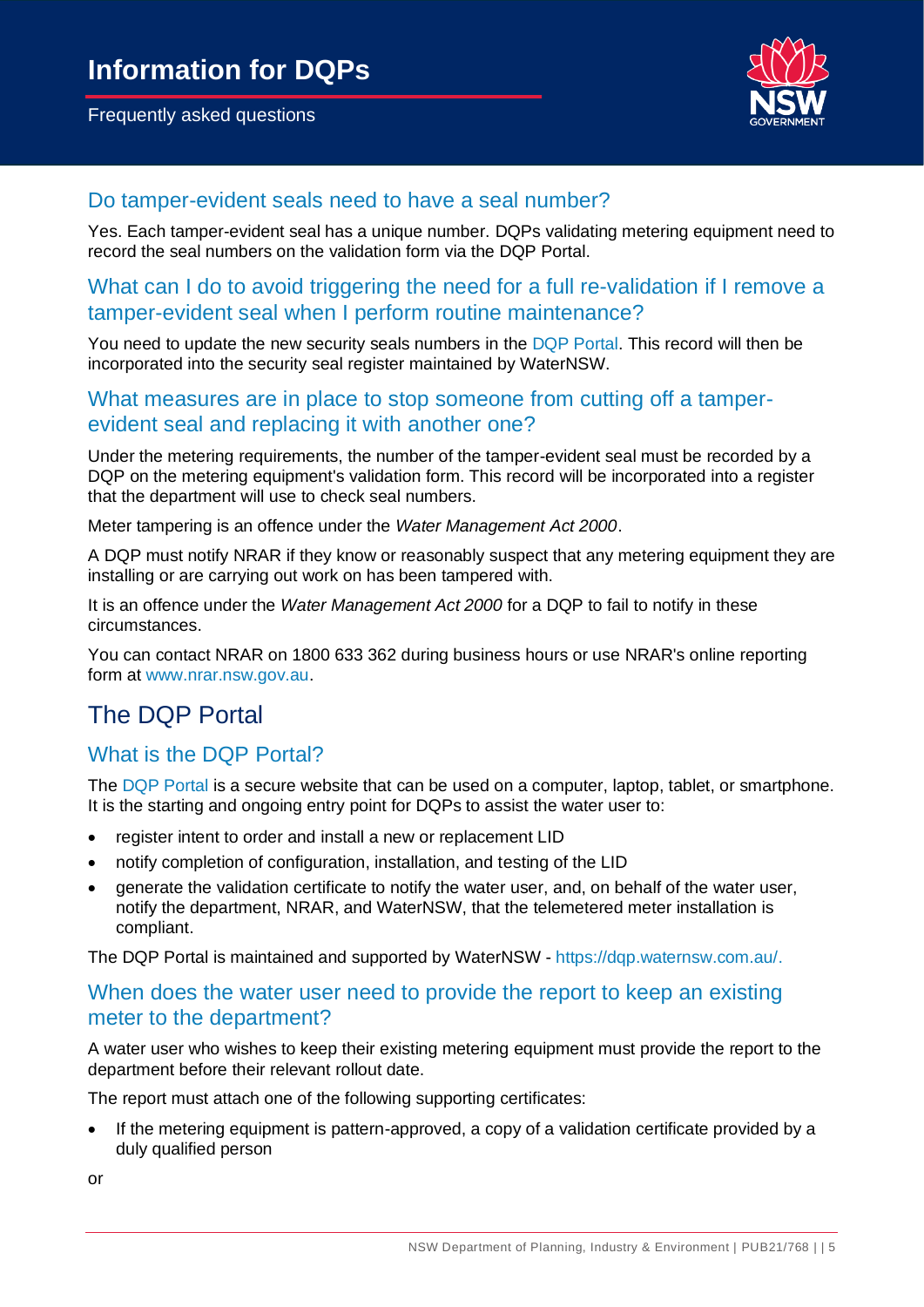

- If the metering equipment is not pattern-approved, a copy of:
	- $\circ$  the manufacturer's certificate showing the equipment is  $\pm 2.5$  % in the factory and a copy of the existing validation provided by a DQP

or

o the 'Non-urban water meter-certificate of accuracy for existing meter (not patternapproved)' provided by a DQP, certifying the maximum permissible error of the equipment does not exceed ±5 % in the field.

## What should DQPs do with their existing records, including validation forms issued prior to 1 April 2019?

The department recommends that DQPs keep copies of validation forms and any other historical information about metering works. Industry bodies such as Irrigation Australia Limited and the Australian Hydrographers Association may also require DQPs to keep records.

This information will be relevant for re-validating existing meters and bringing them into the framework through the transitional arrangements.

## When do forms completed by a DQP need to be provided to the customer?

A DQP must provide the validation form within 7 days of carrying out the validation.

## How will another DQP know if a meter has failed a validation?

The department recognises that accessing historical validation certificates can help DQPs perform their functions.

The department encourages DQPs to ask water users for a copy of their previous validation certificates before going on site.

The department is considering options for making these certificates available to DQPs while protecting the privacy of water users.

## Faulty metering equipment

## What happens if metering equipment stops working?

All water users must report faulty metering equipment within 24 hours to WaterNSW - using their online Section 91I form [Section 91i form ,](file:///C:/Users/somersg/AppData/Local/Microsoft/Windows/INetCache/Content.Outlook/SCBHY82Q/Section%2091i%20form) available at [www.waternsw.com.au/s91i.](http://www.waternsw.com.au/s91i)

An offence applies for failing to report faulty metering equipment within 24 hours. Metering equipment includes telemetry.

## If a meter fails and it is not being used, does the water user still need to notify the department, or can they wait until they want to take water?

Water users must notify WaterNSW within 24 hours of becoming aware that a meter is not working properly or has stopped working, even if they are not taking water.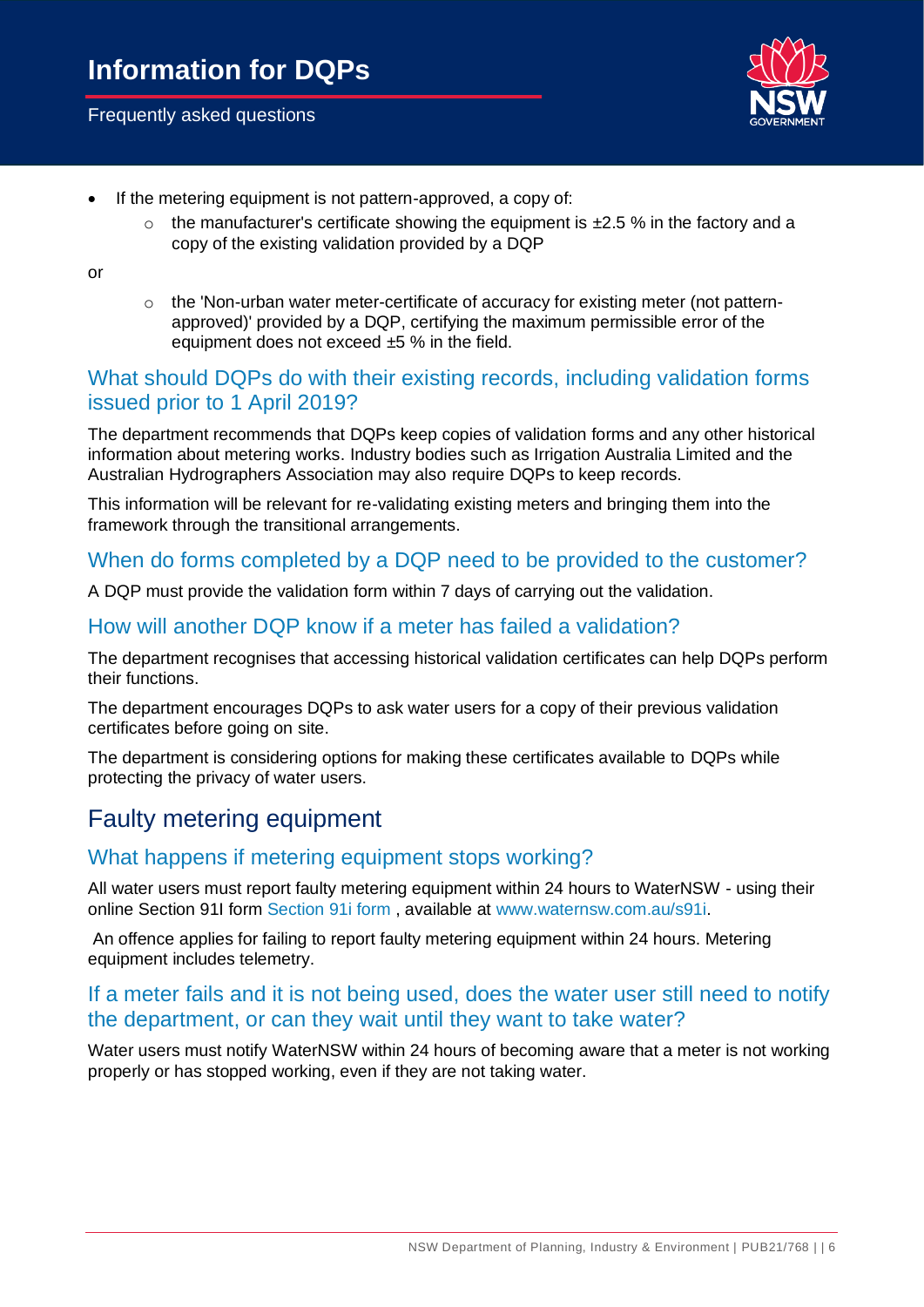

## **Telemetry**

## Where can I find out more information on the telemetry requirements?

All surface water works, except for pumps below 200 mm, need to be fitted with an accurate meter and a LID that meets the technical requirements under NSW's metering rules.

A LID is a device, such as a telemetry-enabled data logger or other telemetry-capable field solution that is able to connect to a water meter and transmit metering data to government via telemetry.

All other works that are captured by the metering rules need to be fitted with an accurate meter and a compliant LID.

More information on telemetry is available on the department's website at [www.water.dpie.nsw.gov.au,](https://water.dpie.nsw.gov.au/) on the 'what suppliers of metering equipment need to know' page.

## Can water users voluntarily use telemetry?

Groundwater works and surface water pumps less than 200mm do not require telemetry.

However water users can voluntarily connect meters for these works to the NSW Government's telemetry system.

The benefits of voluntarily connecting to telemetry include:

- avoiding monthly self-reporting requirements that apply to metered works without telemetry
- eligibility to receive a \$975 rebate under the NSW and Australian Government funded \$18 million telemetry rebate program
- access to water take information.

#### Do works that don't need telemetry still need a LID?

Yes. All metered works need to be a fitted with a LID. LIDs that are not used for telemetry must meet the relevant technical requirements, including having a secure physical port that allows authorised offices to download the data on the LID.

The Department's list of compatible LIDs identifies which LIDs are suitable for telemetry and which are suitable to not be used for telemetry.

#### Can water users access their data via telemetry?

Water users will be able to access their data after it is uploaded to the data acquisition service (DAS). The data is uploaded at least once a day. For more information about using the DAS, visit [www.waternsw.com.au/metering](http://www.waternsw.com.au/metering) and click on the 'telemetry' heading.

#### Who pays for the ongoing telemetry costs?

Water users are responsible for the costs associated with buying, installing, operating and maintaining all metering equipment, including the meter and LID.

Under the NSW Government's \$18 million telemetry rebate program, which is jointly funded by the NSW and Australian Governments, water users who connect to telemetry will automatically receive a \$975 rebate, paid as a credit on their water bill.

IPART has approved WaterNSW introducing new charges of \$226 per meter per year for water users with telemetry to recover the efficient costs to WaterNSW of providing services to water users with telemetry.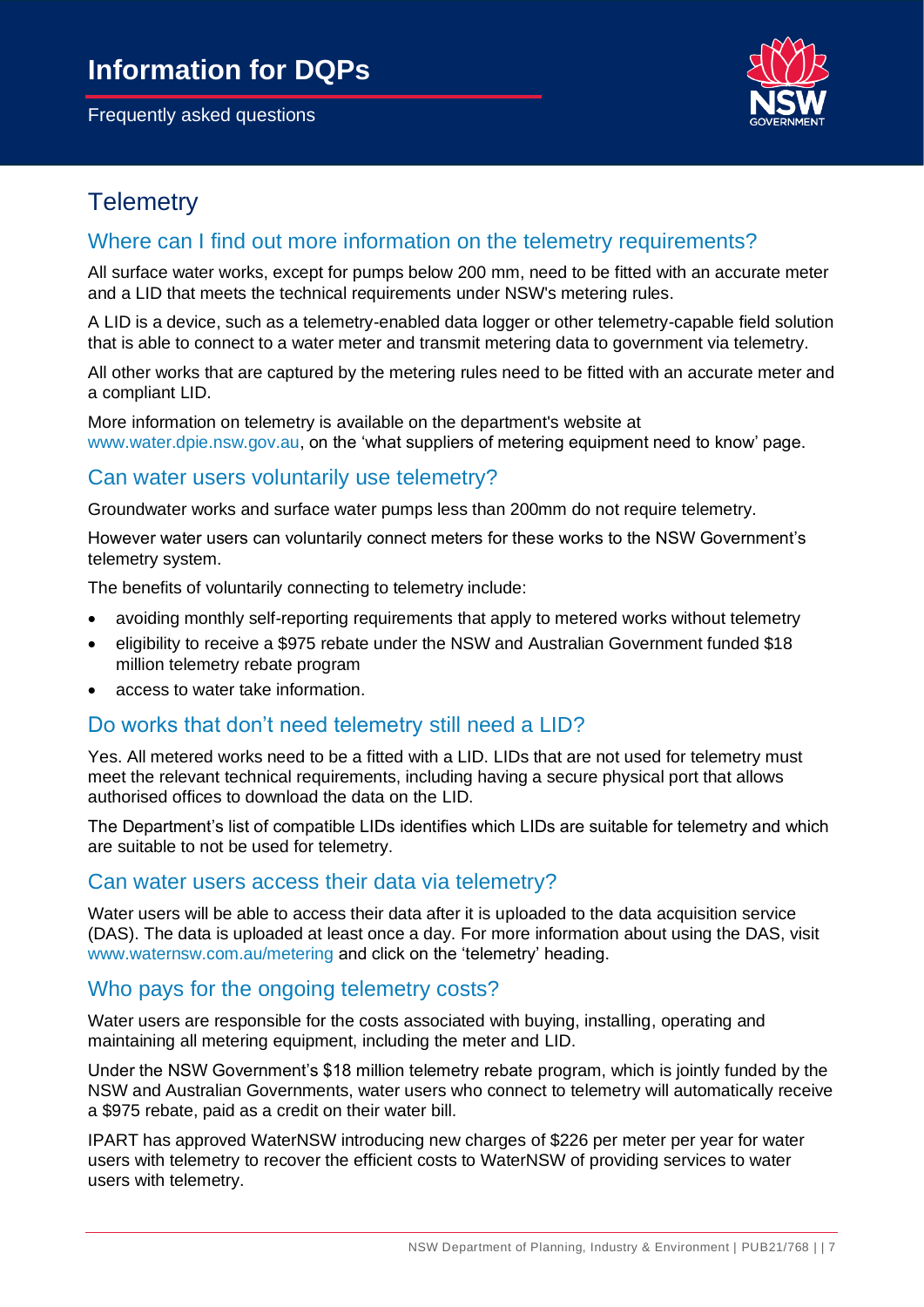

## How are the devices being tested for inclusion on the list of compatible devices?

The department has designed the DAS to be supportive of an open market.

The department encourages manufacturers to nominate solutions that meet the [Data Logging and](https://gazette.legislation.nsw.gov.au/so/download.w3p?id=Gazette_2021_2021-164.pdf)  [Telemetry Specifications s](https://gazette.legislation.nsw.gov.au/so/download.w3p?id=Gazette_2021_2021-164.pdf)o they can be bench tested and field tested for compatibility.

Solutions that are successfully tested, including LIDs, will be included in a publicly available list of [compatible devices.](https://water.dpie.nsw.gov.au/nsw-non-urban-water-metering/what-suppliers-of-metering-equipment-need-to-know/non-urban-metering)

## Will DQPs be able to test telemetry for the LIDs they want to install before going to site?

Yes, the DQP will have temporarily access to the water user dashboard to check the LID is connected to the DAS and transmitting data.

Note: once the site is registered in the DQP Portal, all site details will be locked, and the duly qualified person will not be able to edit these in the field.

## Can water users use third party telemetry systems to connect to the DAS?

The department recognises that many water users have already installed 'on farm' telemetry systems to help monitor and manage water use. However, the only telemetry system/data logging devices currently approved for use and connection to the DAS are the [compatible](https://water.dpie.nsw.gov.au/nsw-non-urban-water-metering/what-suppliers-of-metering-equipment-need-to-know/non-urban-metering) LIDs available in the list of compatible devices on the department's website at [www.water.dpie.nsw.gov.au](https://water.dpie.nsw.gov.au/) and following the links to 'what suppliers of metering equipment need to know' and then 'compatible LIDs for non-urban metering.

## What are the correct scaling factors for a meter with a pulse output to a LID?

The pulse scaling factors should be determined by the meter, not the LID, and will depend on what LID is installed. DQP's are encouraged to contact the relevant meter manufacturers if they are unsure how to identify the meter scaling factor.

## What happens if a site is in a coverage blackspot and can't be connected to telemetry?

NRAR's compliance approach to metering recognises that some sites may not receive telemetry coverage.

In these cases, water users should be able to show they have received advice from relevant telecommunication providers or the department's online telemetry toolkit that, given the location of the water extraction infrastructure, there is no viable way of establishing connectivity for telemetry equipment associated with the installed pattern-approved meter and data logger.

## Are there requirements for the safe handling, transportation and disposal of LIDs with lithium-ION batteries?

DQPs must understand the risks involved with LID installation and maintenance tasks. Specific LID installation and testing information must be sought from the LID vendor and DQPs must follow any safety warnings.

Non-urban water meters and telemetry devices may contain lithium-ION batteries and handling, transportation and disposal must be in accordance with relevant laws, including dangerous goods legislation.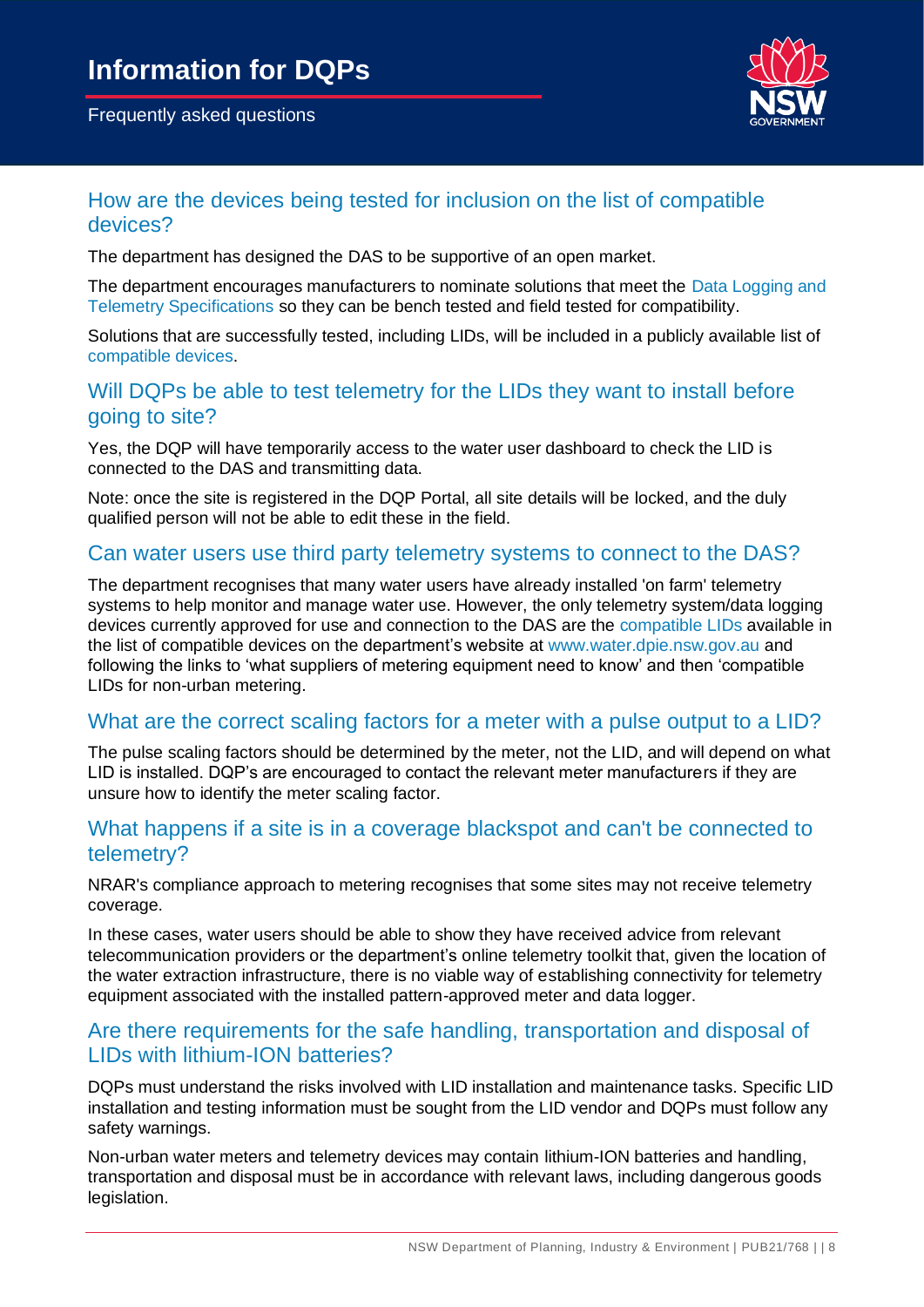

Visit the NSW Environment Protection Authority for more information about [dangerous goods](https://www.epa.nsw.gov.au/your-environment/dangerous-goods) at [www.epa.nsw.gov.au/your-environment/dangerous-goods.](http://www.epa.nsw.gov.au/your-environment/dangerous-goods)

#### Can a water user use the communications port and/or pulse output from their meter for on-farm operational purposes?

Yes. Data from a single meter can be transmitted to the DAS through one port and to on-farm systems through an additional port, provided it meets the department's secondary port requirements. The additional port must be either pulse output or another interface that is locked so that configuration changes are restricted through the interface.

#### Can a water user use a secondary communication device to transmit data for on-farm purposes?

Yes. A secondary telemetry device, modem, data logger or external display can be used provided they are connected to separate ports on the meter. The port can be either pulse or modbus, provided configuration changes are restricted through the interface.

## How can I ensure the write function is disabled in accordance with the department's requirements when connecting on-farm telemetry devices to a modbus port on a meter?

Any write function codes must not be available to anyone except the DQP. A firmware level block should be made on the port stopping any write function to the meter. Alternatively, a DQP who requires certain access for operational purposes and troubleshooting should ensure adequate password protections are in place and not share that information or retain any generic passwords.

## How can I ensure that the installation of a secondary telemetry unit won't compromise a meter and LID?

Provided ports are electrically isolated, any short circuit in the port should not affect the operation of the meter itself or the second port. It is the DQP's responsibility to ensure that communication ports are adequately protected and isolated as per the relevant Australian Standard and all the terminals will be labelled with safety message as per the voltage levels to guide users accessing the installation.

## A water user already has another telemetry device connected to a secondary port on their meter. Is this complaint with the NSW Non-urban metering framework?

Under the non-urban metering rules, metering equipment must have devices sufficient to limit access to, and prevent tampering with, the equipment. If the secondary port is not secured in a way that prevents it from being used, it does not satisfy this requirement.

## Should all unused ports on metering equipment be secured in accordance with the department's requirements?

Yes. All additional ports that are not in use should be physically isolated by a DQP using the approved security seals.